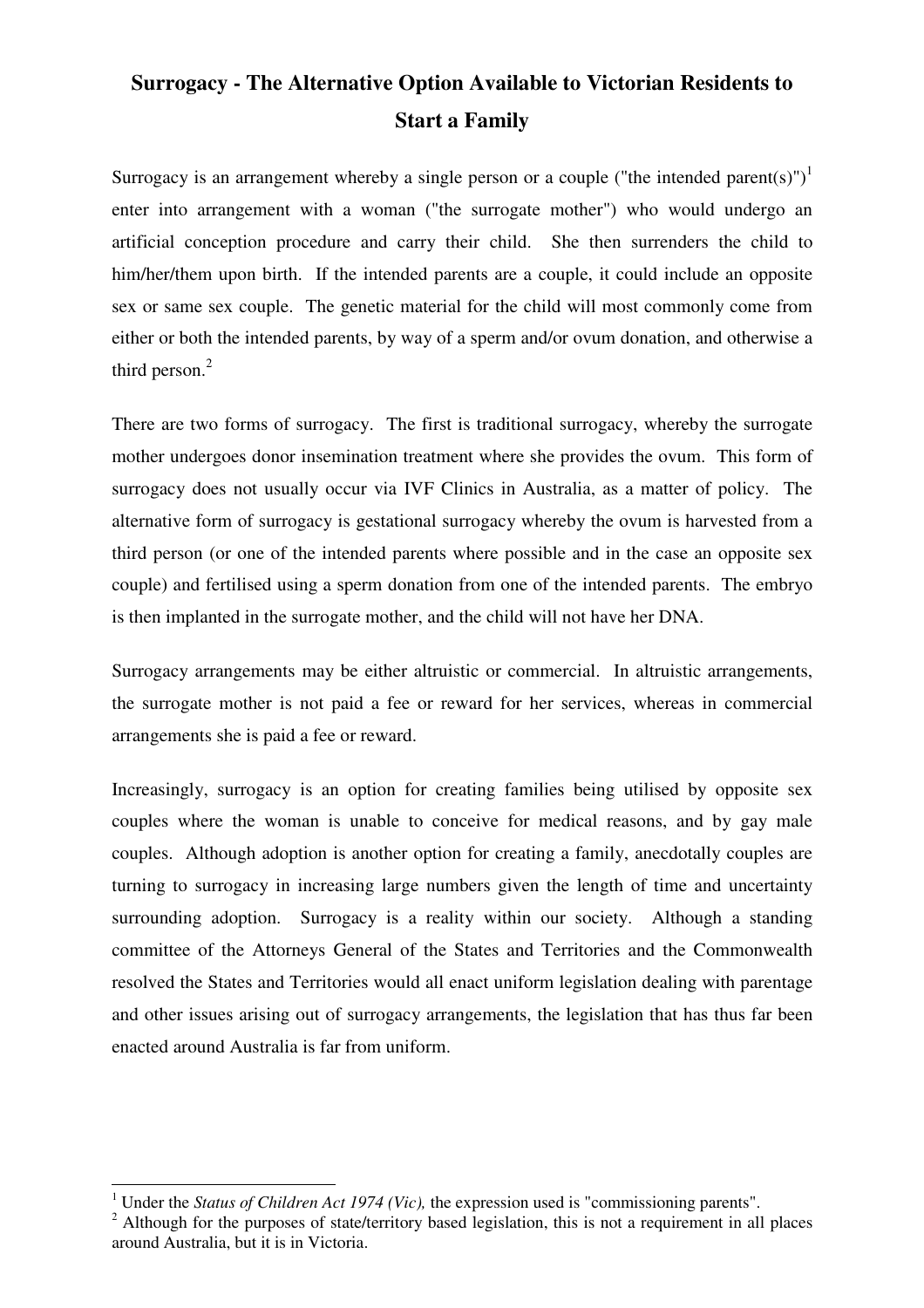In Victoria, surrogacy is predominantly dealt with in the *Status of Children Act 1974 (Vic)*, in conjunction with definitions contained in the *Assisted Reproductive Treatment Act 2008 (Vic).*

## **Who is a Parent? Family Law Act Provisions**

For the intended parents, the primarily legal issue is who is a parent? This issue is significant because of the provisions of Section 61C of the *Family Law Act 1975 (*Cth), which makes provision for who has parental responsibility of a child, including each of the parents of a child, subject to any order of a Court.

The *Family Law Act 1975 (*Cth) does not have a definition of *parent*. Instead, it prescribes presumptions of parentage applying in various circumstances. Given all surrogacy arrangements will involve an artificial conception procedure, the issue of parentage is dealt with by Section 60H of the *Family Law Act 1975 (*Cth).

Pursuant to the provisions of Sections 60H(1)(a)-(c) and Section 60H(2) *Family Law Act 1975 (*Cth), the presumption of parentage will apply to the surrogate mother and her married or de facto partner provided the following applies:

- i) Both the woman and her married or de facto partner consented to the carrying out of the procedure;
- ii) The woman and her married or de facto partner were in a relationship at the time of conception<sup>3</sup>;
- iii) Under a prescribed law of the Commonwealth, or of a State or Territory the child is a child of the surrogate mother and her married or de facto partner.

Section 12CA of the *Family Law Regulations 1984* (Cth) provides that the following laws are prescribed laws for the purposes of Section 60H(2)(b) of the *Family Law Act 1975 (*Cth): -

| <b>Item</b> | Law                                                         |
|-------------|-------------------------------------------------------------|
|             | <i>Status of Children Act 1996</i> (NSW), section 14        |
| 1A          | Status of Children Act 1974 (Vic), section 15 and 16        |
| 2           | Status of Children Act 1978 (Qld), section 23               |
| 3           | Artificial Conception Act 1985 (WA)                         |
| 4           | Family Relationships Act 1975 (SA), sections 10B and 10C    |
| 5           | Status of Children Act 1974 (Tas), Part III                 |
| 6           | <i>Parentage Act 2004</i> (ACT), subsections 11 (2) and (3) |
| 7           | Status of Children Act 1978 (NT), sections 5B, 5C and 5E    |

 $\overline{a}$ <sup>3</sup> Per Keaton & Aldridge [2009] FamCA 92 at paragraph 39.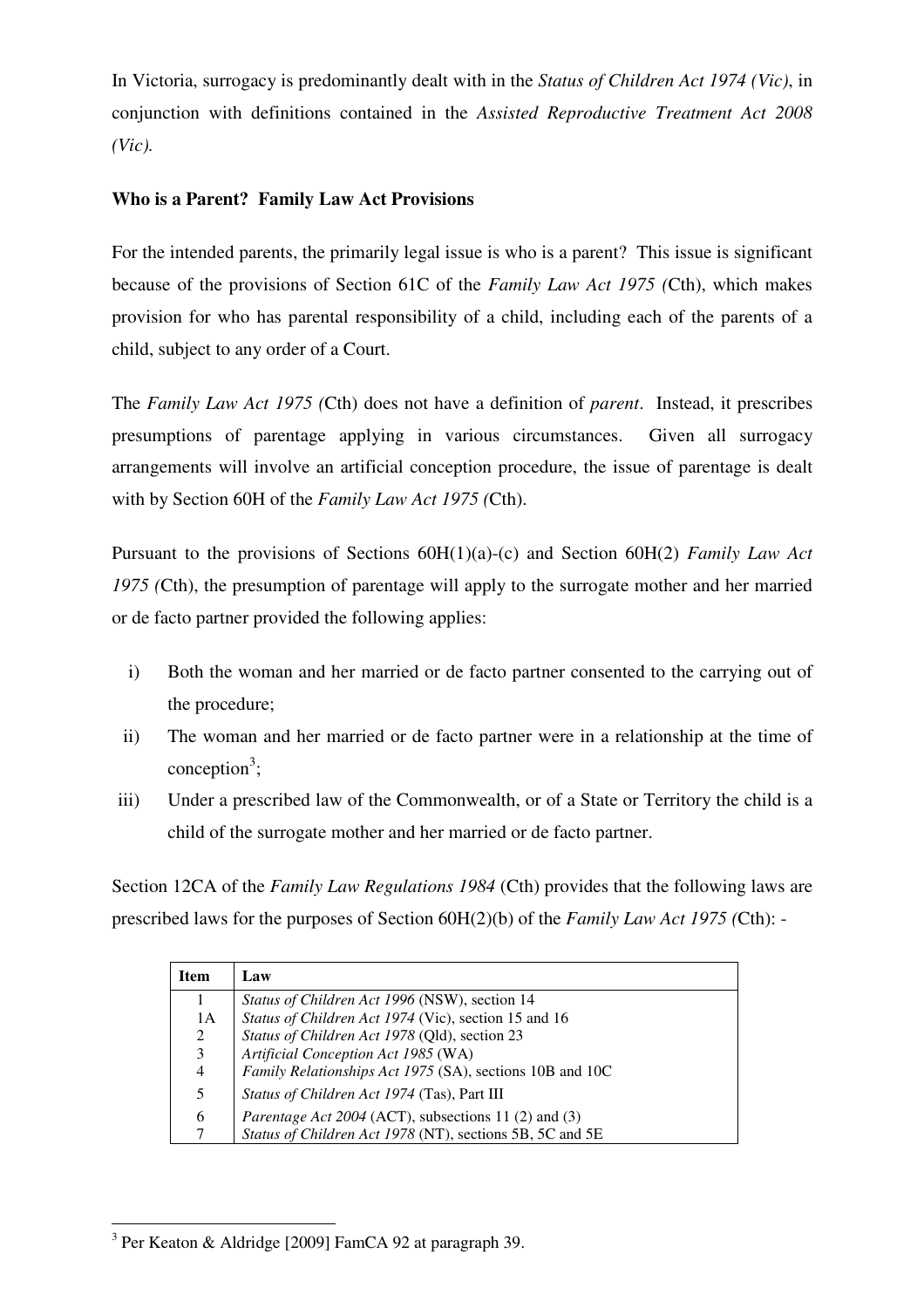Section 60H(2) provides that if a prescribed law of the Commonwealth or a State or a Territory provides that a child is a child of a woman as a result of an artificial conception procedure, then for the purposes of the *Family Law Act 1975 (*Cth) it is her child whether or not the child is biologically a child of the woman. The upshot of Section 60H is that in a surrogacy arrangement whereby one of the intended parents provides the sperm or ovum donation, the surrogate mother and her married or de facto partner will be presumed the parents of the child, even though the child does not have their DNA. This would leave the intended parents without a presumption of a parentage under the *Family Law Act*.

Commonly where surrogacy arrangements involve a gay male couple, by consent the intended parent who provided the sperm donation is named on the child's birth certificate as a parent of the child. An intended parent named on the birth certificate as the father will have a presumption of parentage under Section 69R of the *Family Law Act 1975 (*Cth) which provides as follows: -

*"If a person's name is entered as a parent of a child in the Register of Births or Parentage, information kept under a law of the Commonwealth or of a State, Territory or prescribed overseas jurisdiction, the person is presumed to be a parent of the child."*

Whe the intended parent who provided the sperm donation is named in the child's birth certificate, this gives rise to a conflict between presumptions of parentage. The surrogate mother's married or de facto partner has a presumption of parentage by virtue of Section  $60H(1)(a) - (c)$ , whereas Section  $60H(1)(d)$  provides that if a person other than a woman and her married or de facto partner provided with genetic material for the child, then a child is not a child of that person. Effectively, Section 60H(1)(d) precludes a sperm donor as being a parent of the child if he was not in a marriage or de facto relationship with the surrogate mother.

Section 60HB of the *Family Law Act 1975 (*Cth) to paraphrase, provides that if a Court has made an Order under a prescribed law of a state or territory to the effect that the parentage of the child is transferred from the surrogate mother and her married or de facto partner to the intended parents, then the intended parents will be presumed the parents of the child. Section 60HB is not worded in such terms, however, this is the effect of that section.

For the purposes of Section 60HB, the prescribed laws it refers to are set out in regulation 12CAA of the *Family Law Regulations 1984* (Cth). These prescribed laws refer to State and Territory legislation which prescribe what is commonly known as "parentage orders". In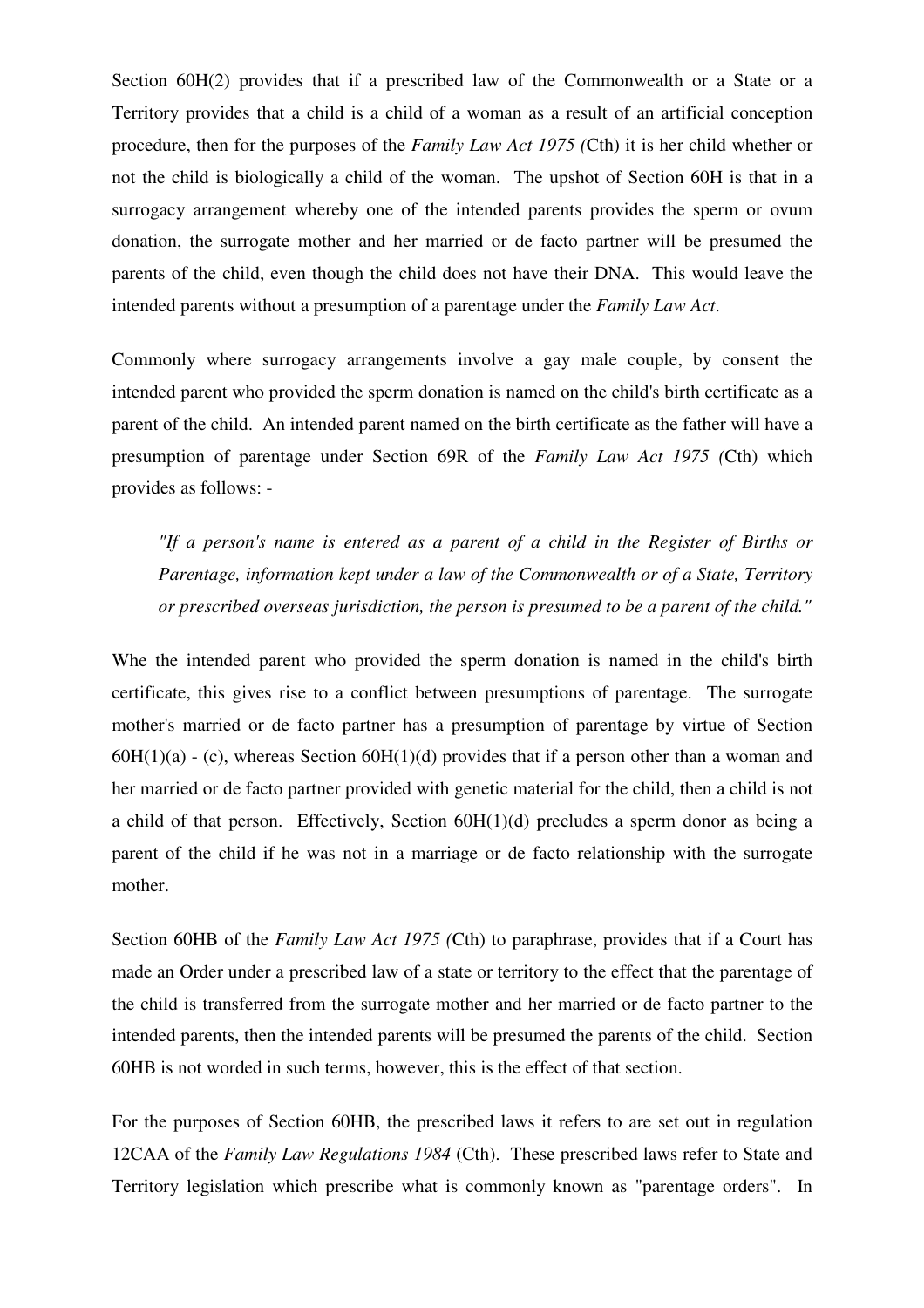Victoria, the prescribed law is in Section 22 of the *Status of Children Act 1974* (Vic), which makes provision for what is known as a "substituted parentage order".

### **Relevant Case Law**

The most recent decision dealing with who is a parent in surrogacy arrangements is *Re Michael: Surrogacy Arrangements*<sup>4</sup> . The facts of *Re Michael: Surrogacy Arrangements* involve the intended parents entering into an arrangement with the intended mother's own mother to act as the surrogate mother. The surrogate mother underwent an IVF procedure whereby the intended father provided the sperm donation and an ovum donation came from a third person. The surrogate mother was in a de facto relationship at the time of conception.

After the child was born, she was given to the care of the intended parents. The surrogate mother and the intended father (the sperm donor) were named as parents on the birth certificate.

In his decision, Justice Watts of the Family Court of Australia at Sydney dealt with the application of presumptions of parentage for a child born into a surrogacy arrangement. As this involved a New South Wales surrogacy arrangement, the relevant State legislation that applied was a *Status of Children Act* (NSW)*.*

Justice Watts' decision provided that Section 60H(1)(b) of the *Family Law Act 1975 (*Cth) incorporates the presumptions of parentage under the *Status of Children Act* (NSW), since that legislation is a prescribed law of the purposes of Section 60H *Family Law Act 1975 (*Cth). Therefore, if a presumption of parentage arising out of an artificial conception procedure applies under Section 14<sup>5</sup> of the *Status of Children Act* (NSW), and therefore under Section 60H of the *Family Law Act 1975 (*Cth), then by virtue of the provision of Section 17<sup>6</sup> of the *Status of Children Act* (NSW) it will prevail over any presumption of parentage which may apply out of birth registration under Section 11 7 of the *Status of Children Act* (NSW) or Section 69R of the *Family Law Act 1975 (*Cth).

 $\overline{a}$ 

<sup>4</sup> [2009] FamCA 691.

<sup>5</sup> Section 14 of the *Status of Children Act* (NSW) makes provision for presumptions of parentage when the child was conceived by way of an artificial conception procedure. The presumptions operate in similar terms to that under Section 60H of the *Family Law Act 1975 (*Cth).

<sup>&</sup>lt;sup>6</sup> Section 17 of the *Status of Children Act* (NSW) deals with the conflicts between presumptions of parentage, and provides that irrebuttable presumptions will prevail over rebuttable presumptions.<br>
<sup>7</sup> Section 11 of the Status of Children Act (NSW) is in similar terms to Section 60B of the Equile

Section 11 of the *Status of Children Act* (NSW) is in similar terms to Section 69R of the *Family Law Act 1975 (*Cth) making provision for a presumption of parentage arising out of birth registration.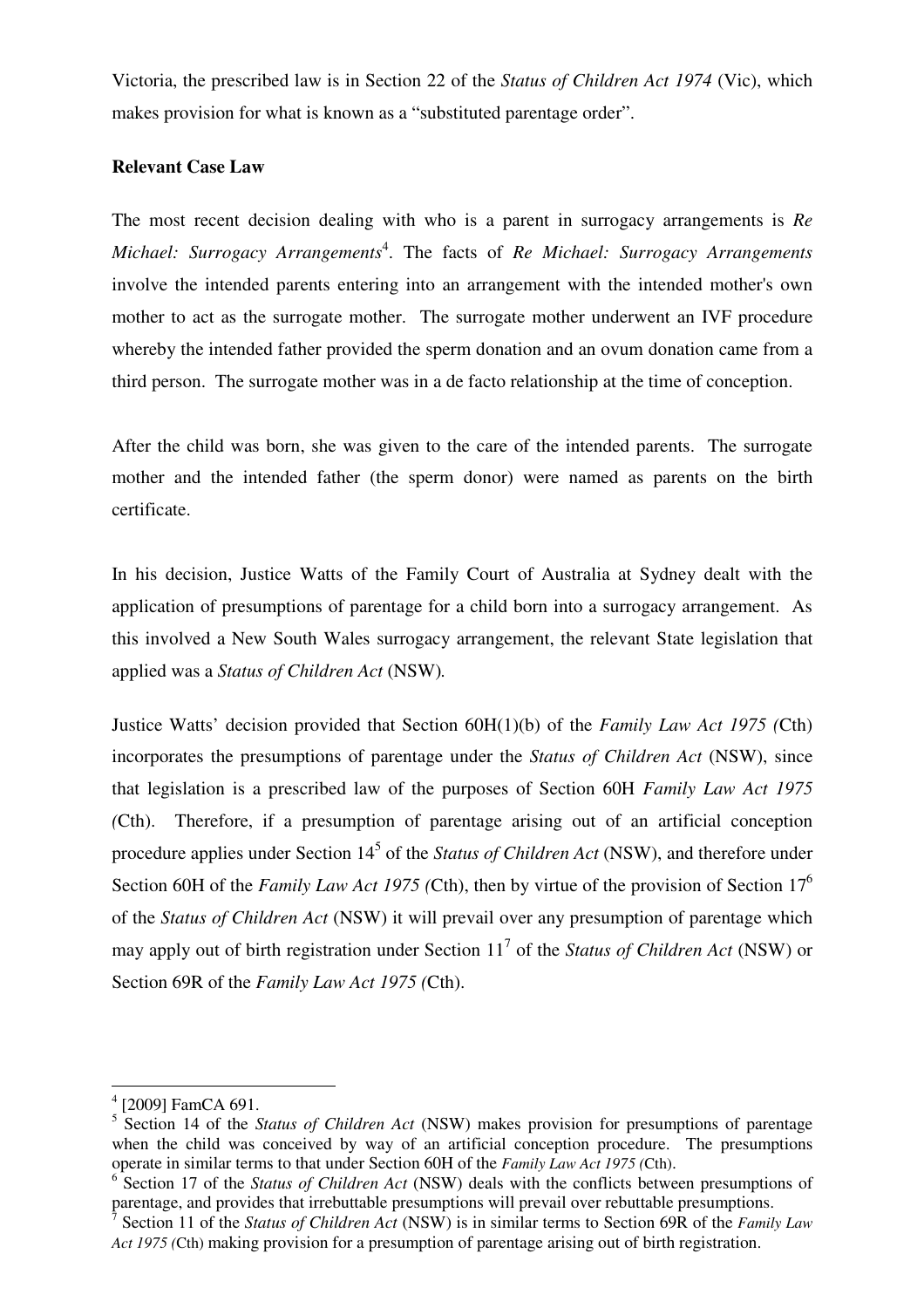By virtue of the operation of Section 60H of the *Family Law Act 1975 (*Cth), the surrogate mother and her de facto partner were presumed parents of the child. However, the intended father/sperm donor being named on the birth certificate had a presumption of parentage under Section 69R of the *Family Law Act 1975 (*Cth). The presumption of parentage of the intended father/sperm donor was in conflict with the presumption applying to the surrogate mother's de facto partner. The presumption of parentage under Section 60H(1) of the *Family Law Act 1975 (*Cth) is irrebuttable, whereas the presumption of parentage under Section 69R of the *Family Law Act 1975 (*Cth) is rebuttable. Given that Section 17 of the *Status of Children Act* (NSW) is incorporated into the presumptions of parentage under Section 60H of the *Family Law Act 1975 (*Cth) providing that irrebuttable presumptions of parentage will prevail over rebuttable presumptions of parentage, the presumption of parentage of the surrogate mother's de facto partner prevailed over that of the intended father/sperm donor.

The consequence of couples entering into surrogacy arrangements of the operation of the presumptions of parentage under Section 60H and Section 69R of the *Family Law Act 1975 (*Cth), and in relation to the decision in *Re Michael: Surrogacy Arrangements,* is that being named on a birth certificate as a parent will be insufficient to give a person a presumption of parentage and will not enable that person to exercise parental responsibility over the child.

#### **Law in Victoria: Transfer of Parentage Mechanism**

In Victoria, commercial surrogacy arrangements which take place within Victoria are illegal and a criminal offence. $8$  However, it appears that the criminal offence is of the surrogate mother receiving a fee or reward beyond her prescribed costs, and not of the intended parents entering into a commercial arrangement with her.<sup>9</sup>

There is nothing in the *Assisted Reproductive Treatment Act* (Vic), or the *Status of Children Act 1974* (Vic), which makes it a criminal offence for Victorian residents to enter into commercial surrogacy arrangements overseas. Indeed, anecdotally this is the most common form of surrogacy arrangement entered into by Victorian residents.

Section 20 of the *Status of Children Act 1974* (Vic) makes provision for a mechanism to obtain a "substituted parentage order". A substituted parentage order takes the status of parent from the surrogate mother and her marriage or de facto partner, and confers it upon the intended parents. There are a number of requirements that need to be satisfied before a substituted parentage order can be obtained, namely:-

er Section 44 of the Assisted Reproductive Treatment Act (Vic)

<sup>&</sup>lt;sup>9</sup> The surrogate mother's prescribed costs are dealt with in Regulation 10 of the Assisted Reproductive Treatment and Regulations and are somewhat limited.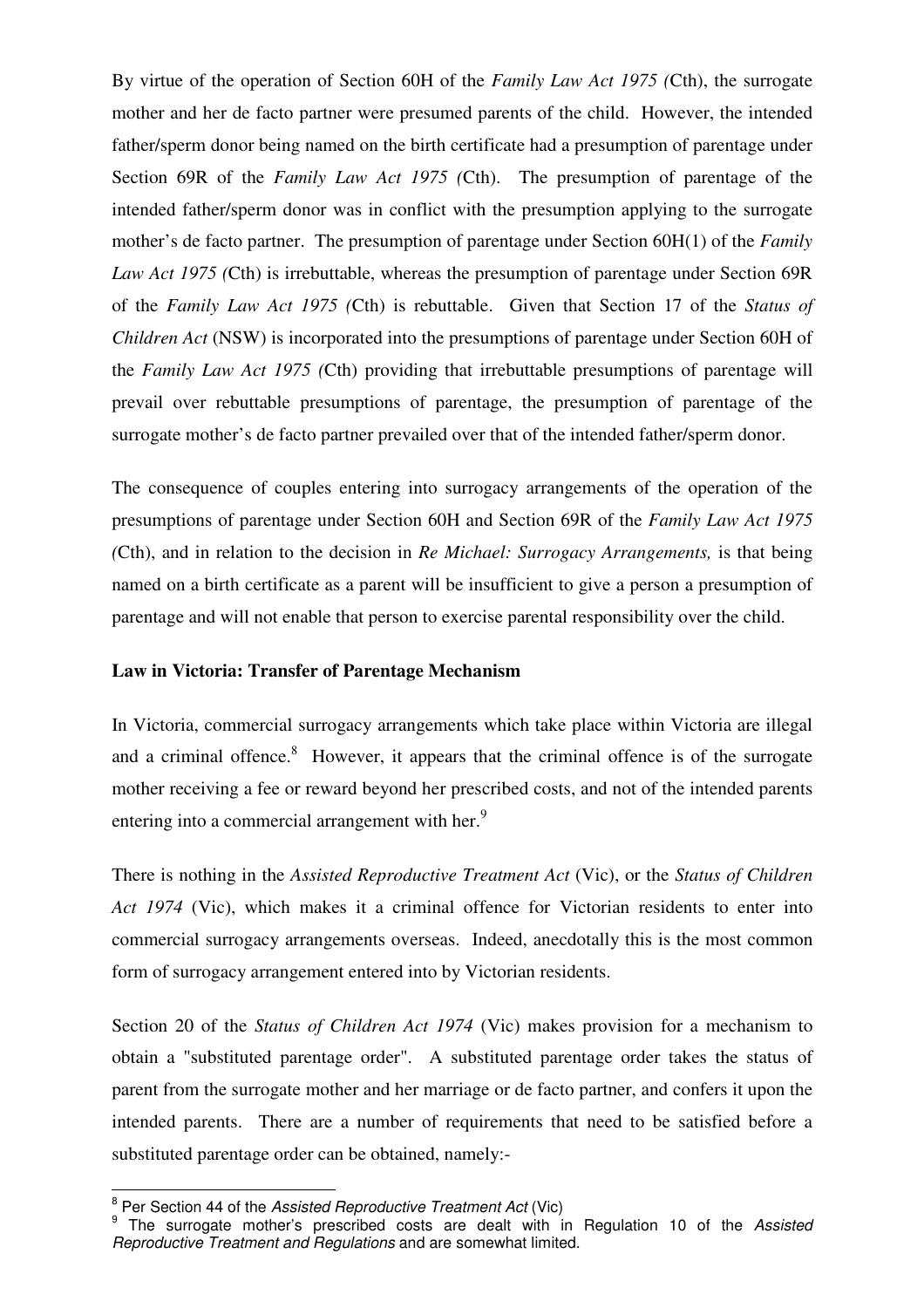- 1. The child was conceived as a result of an artificial conception procedure carried out in Victoria $^{10}$ ;
- 2. The commissioning parents live in Victoria at the time of making the application $11$ ;
- 3. The application for the substituted parentage order must be made not less than 28 days and not more than six months after the birth of the child, or at another time with the leave of the court<sup>12</sup>;
- 4. A copy of the child's birth certificate is filed in court<sup>13</sup>;
- 5. The court must be satisfied that the making of a substituted parentage order is in the best interests of the child<sup>14</sup>;
- 6. If the surrogacy arrangement was commissioned with the assistance of a registered IVF clinic, then that clinic's Patient Review Panel approved the surrogacy arrangement before it was entered into<sup>15</sup>;
- 7. The child was living with the intended parents at the time the application was made<sup>16</sup>;
- 8. That the surrogate mother and her partner have not received any material benefit or advantage from the surrogacy arrangement - in other words, that it is an altruistic  $arrangement<sup>17</sup>$ ;
- 9. The surrogate mother consents to the making of the order<sup>18</sup>;
- 10. If the surrogate mother's partner is a party to the surrogacy arrangement, then whether the partner consents to the making of the order $19$ .

In circumstances where the surrogacy arrangement was entered into without the assistance of a registered IVF clinic, then the following additional requirements apply:-

- 1. That the surrogate mother was at least 25 years old before entering into the  $arrangement^{20}$ ;
- 2. That the intended parents, the surrogate mother and her partner have received counselling about the social and psychological implications of making the substituted parentage order, and counselling about the implication of the relinquishment of the child on the relationship between the surrogate mother and the child once the

 <sup>10</sup> Per Section 20(1)(a) of the *Status of Children Act 1974* (Vic)

<sup>&</sup>lt;sup>11</sup> Per Section 20(1)(b) of the Status of Children Act 1974 (Vic)

 $12^{12}$  Per Section 20(2) of the Status of Children Act 1974 (Vic)

 $13$  Per Section 20(3) of the Status of Children Act 1974 (Vic)

<sup>&</sup>lt;sup>14</sup> Per Section 22(1)(a) of the *Status of Children Act 1974* (Vic)

<sup>&</sup>lt;sup>15</sup> Per Section 22(1)(b) of the *Status of Children Act 1974* (Vic)

<sup>&</sup>lt;sup>16</sup> Per Section 22(1)(c) of the *Status of Children Act 1974* (Vic)

<sup>&</sup>lt;sup>17</sup> Per Section 22(1)(d) of the *Status of Children Act 1974* (Vic)

<sup>&</sup>lt;sup>18</sup> Per Section 22(1)(e) of the Status of Children Act 1974 (Vic)

<sup>&</sup>lt;sup>19</sup> Per Section 22(3) of the *Status of Children Act 1974* (Vic)

<sup>&</sup>lt;sup>20</sup> Per Section 23 $\overline{2}$ <sup>2</sup>(a) of the *Status of Children Act 1974* (Vic)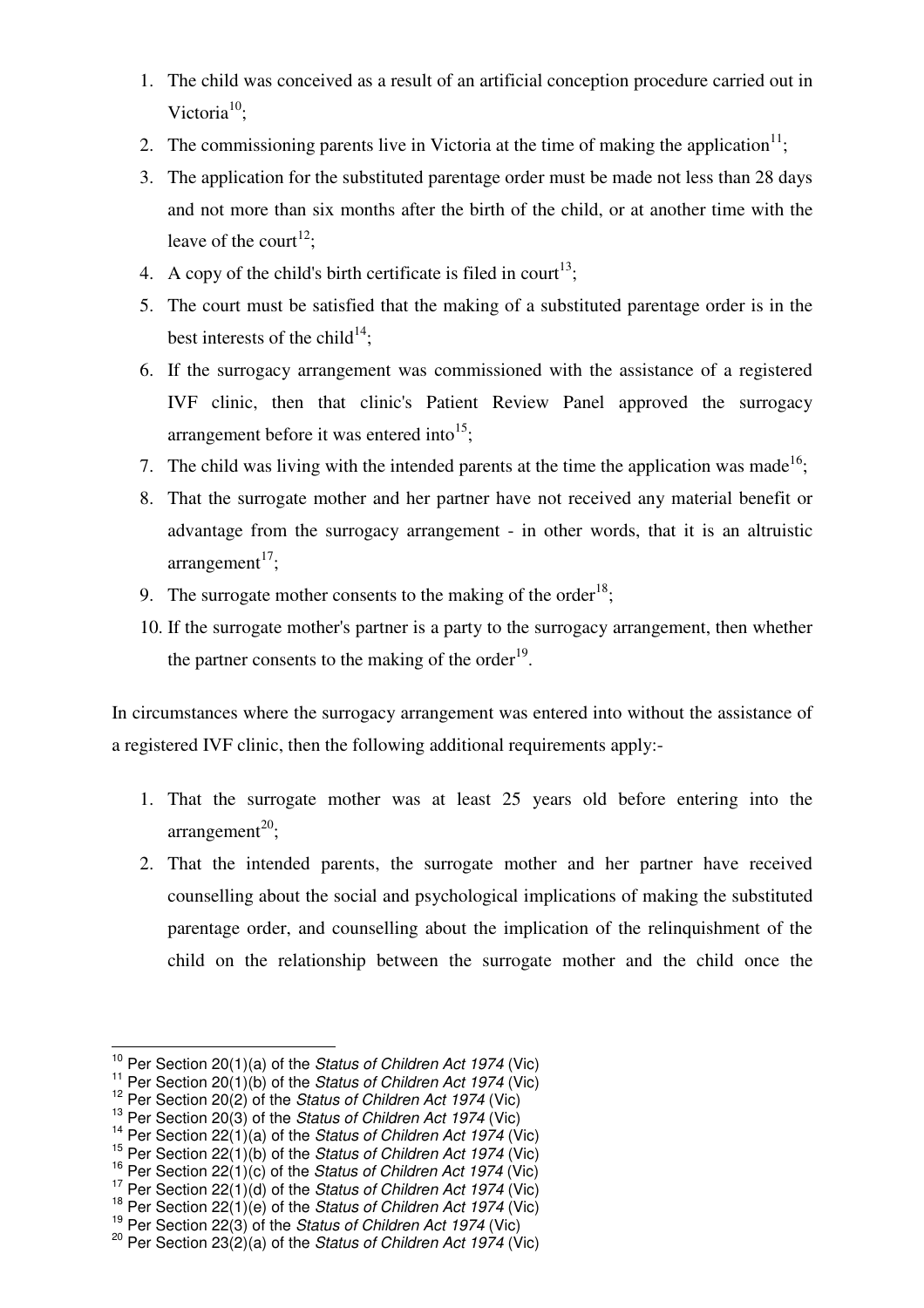substituted parentage order is made, and obtaining information about the legal consequences of the making of the substituted parentage order $^{21}$ .

Consent to the substituted parentage order is not required if the surrogate mother cannot be located after making reasonable enquiries, if she is deceased, or if on the evidence she is likely to be in such a physical or mental condition as to be incapable of properly considering whether to give consent<sup>22</sup>.

The surrogate mother's partner's consent can also be dispensed with in the same circumstances as that of the surrogate mother $^{23}$ .

The application for a substituted parentage order can be made either to the Supreme Court or to the County Court<sup>24</sup>. However, the County Court may transfer the matter to the Supreme Court if it considers, in all the circumstances of the case, that the matter should be dealt with by the Supreme Court<sup>25</sup>.

If proceedings are commenced in the Supreme Court for a substituted parentage order, then it is to be commenced by way of Notice of Motion naming the intended parents as plaintiffs and the surrogate mother and her marriage or de facto partner as the defendants. In support of the Notice of Motion there should be affidavit material filed by the intended parents addressing the matters dealt with in Sections 20-24 of the *Status of Children Act 1974* (Vic).

#### **What does a substituted parentage order look like?**

In the Children's Court of Queensland in September 2010 the first surrogacy case involving a parentage order was determined in the case of *BLH & HM v SJW & MW*<sup>26</sup>. The orders made in that case were as follows:-

> *1. That pursuant to section 22(1) of the Surrogacy Act (Qld) 2010 parentage of CWH born 11 May 2010 be transferred from SJW and MW to BLH and MH;*

*2. That SJW and MW relinquish to BLH and MH custody and guardianship of CWH and that the presumptions of parentage pursuant to the provisions of the Status of Children Act 1978 (Qld) which are applicable and declarable until this order is made be declared inapplicable;* 

 $\overline{\phantom{a}}$ 

<sup>&</sup>lt;sup>21</sup> Per Section 23(2)(b) of the *Status of Children Act 1974* (Vic)

<sup>&</sup>lt;sup>22</sup> Per Section 24(1) of the Status of Children Act 1974 (Vic)

<sup>&</sup>lt;sup>23</sup> Per Section 24(2) of the Status of Children Act 1974 (Vic)

 $24$  Per Section 18(1) of the Status of Children Act 1974 (Vic)

 $25$  Per Section 18(2) of the Status of Children Act 1974 (Vic)

<sup>&</sup>lt;sup>26</sup> [2010] QDC 439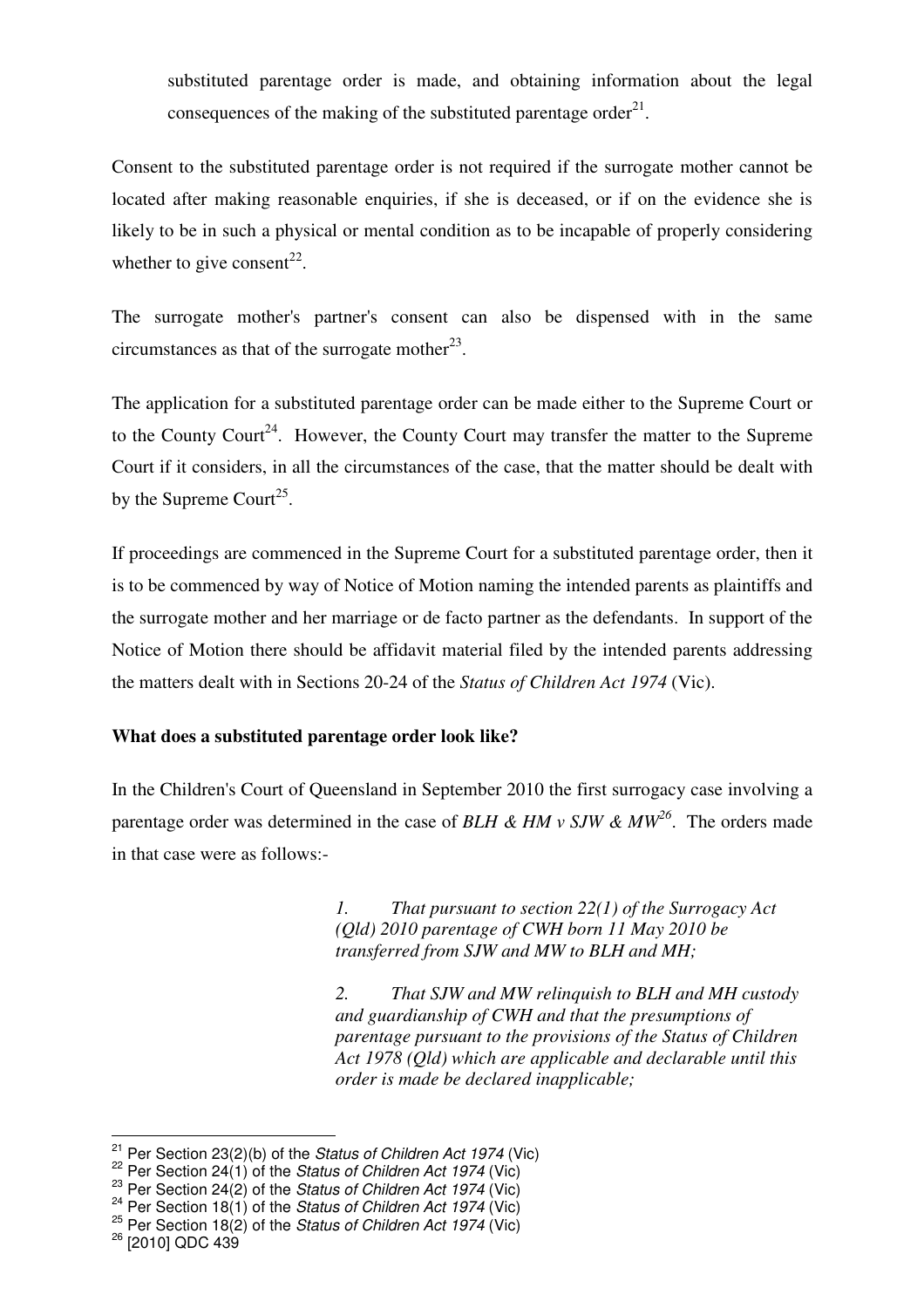*3. That BLH and MH become permanently responsible for the custody and guardianship of CWH;* 

*4. That pursuant to section 41D of the Births, Deaths and Marriages Registration Act (Qld) 2003, that the applicants and the Registrar of Births, Deaths and Marriages take all steps to register this parentage order and hence register the transfer of parentage of CWH's Queensland birth certificate registration number [number stated] registered in Brisbane on 21 May 2010;* 

The equivalent orders in Victoria might look like as follows:-

- 1. That pursuant to Section 20 of the *Status of Children Act 1974* (Vic) the parentage of [child] born [date of birth] be transferred from [surrogate mother and partner] to [intended parents];
- 2. That [surrogate mother and partner] relinquish to [intended parents] parental responsibility of [child] and that [child] live with [intended parents] and that the presumptions of parentage pursuant to the provisions of the *Status of Children Act 1974* (Vic) which are applicable and declarable until this order is made be declared inapplicable;
- 3. That [intended parents] have parental responsibility for [child] and that [child] live with them:
- 4. That pursuant to Section 19A of the *Births Deaths and Marriages Act 1996* (Vic) the applicants and Registrar of Births Deaths and Marriages do all acts and things to register this parentage order and register the transfer of parentage of [child's] Victorian birth certificate registration number [number stated] registered in [place] on [when].

#### **Overseas surrogacy arrangements**

As the *Status of Children Act 1974* (Vic) only extends the substituted parentage order mechanism to altruistic surrogacy arrangements, what is the position with overseas commercial surrogacy arrangements entered into by Victorian residents?

Is it interesting to note that in Queensland, New South Wales, the Australia Capital Territory, and Western Australia, it is now a criminal offence for residents of those states/territories to enter into overseas commercial surrogacy arrangements. Victorian residents can take comfort in the knowledge that it is not a criminal offence for them to enter into overseas commercial surrogacy arrangements.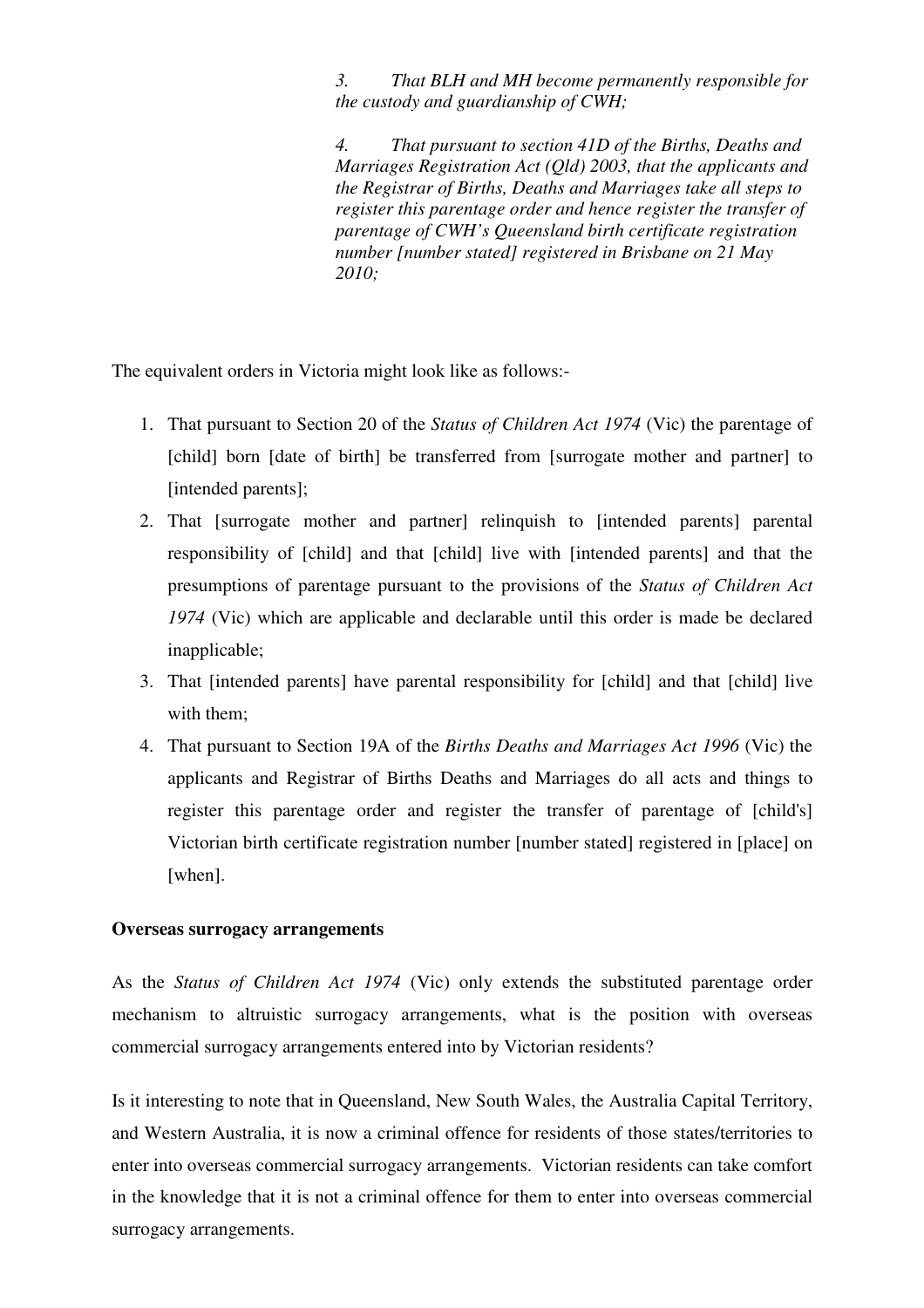The same presumptions of parentage apply where overseas commercial surrogacy arrangements have been entered into. That is, the surrogate mother and her married or de facto partner will be presumed the parents of the child. In order for the intended parents in such commercial surrogacy arrangements to be able to exercise parental responsibility, they will need to obtain a parenting order from the Family Court of Australia or Federal Magistrates Court, conferring parental responsibility upon them.

The parenting order can be obtained with the consent of all parties. Procedurally, it is recommended that a draft parenting order be prepared in advance of the birth and surrender of the child, and that the intended parents have it in electronic form. Then upon the birth of the child the intended parents can insert the name and date of birth of the child to the orders, which will provide that the intended parents have equal shared parental responsibility, and that the child live with them. The order can then be signed by the intended parents and the surrogate mother and her partner shortly after the birth of the child. This step is recommended purely as a matter of logistics. Alternatively, the orders to be made by consent can be subsequently sent to the surrogate mother and her partner for them to sign. However, which course is adopted will depend upon where the surrogacy arrangement takes place. For instance, if it is via a commercial agency in India then it is recommended having the orders prepared in advance for the surrogate mother and her partner to sign as there may be difficulties locating them after the surrogacy arrangement has been concluded. Thought will also need to be given to whether the surrogate mother and her partner speak English. If not, then the consent orders will need to be translated into their language.

Although the parenting orders by consent could technically be filed together with an Application for Consent Orders, the Application for Consent Orders form is really designed for cases where separated couples have agreed upon post-separation parenting arrangements, and does not sit neatly with a surrogacy arrangement. The alternative, which is recommended, is to file an Initiating Application with affidavit material in support from the intended parents. The affidavit material would need to address the details about entering into the surrogacy arrangement through to conception and the surrender of the child. The affidavit material will also need to address the relevant Section 60CC factors.

### **Law Reform**

Although various of the states and territories have enacted legislation making provision for a transfer of parentage mechanism in altruistic arrangements, there are variations as to jurisdictional requirements in each place.